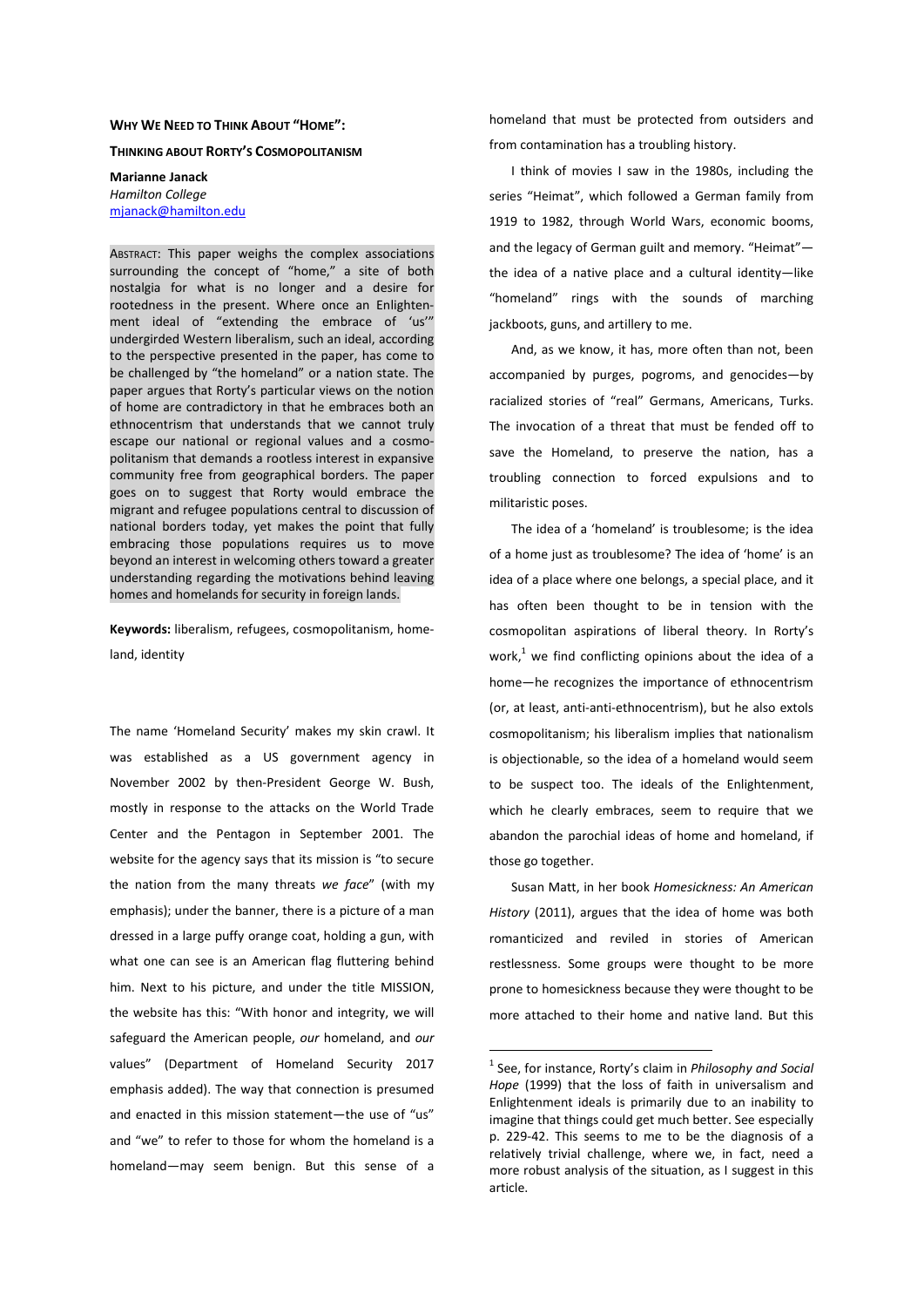was not generally seen as a virtue, but rather as something to be overcome—the process of becoming an adult, moving on, taking jobs in new, unfamiliar places, and fighting for one's country all required a willingness to leave home behind. Dominant ideas of identity and the pursuit of a worthwhile life, tied to Enlightenment ideals of rationality, happiness, and the subject, encouraged a sense of homelessness, or at least a willingness to leave one's home or homeland without too much fuss.

 'Homesickness' or 'nostalgia' was identified as a form of illness in the late seventeenth century, and was initially thought to disproportionately afflict the Swiss it was, in fact, sometimes referred to as "the Swiss disease" as late as the nineteenth century. The British were thought to be less susceptible to it because of their travelling and empire building (Matt, 26). During the American civil war, New Englanders were thought to be more susceptible to it than (white) soldiers from other parts of the country. Doctors and army commanders of the time claimed that soldiers who came from the Eastern states accounted for a large number of cases of "nostalgia" (Matt, 96); their "love of home and kindred was a characteristic trait," according to a report in the New York Journal of Medicine (Matt, 96). Interestingly, African Americans were also thought to be more strongly attached to home and "the localities to which [they were] accustomed" which, it was thought, sometimes undermined their willingness to leave the parts of the country where they had been enslaved (Matt, 96).

During the American Revolutionary War homesickness kept many soldiers from re-enlisting in the Continental army, and was thought to be the source of the high desertion rates among the revolutionaries. Those who were homesick were "horribly hissed, groaned at, and pelted" (Matt, 32), and George Washington told his soldiers that acting on homesickness was dishonorable and ignoble (Matt, 33). Commanders of the Continental army thought of homesickness as an emotion that issued from "a failure of will, character, and civic commitment" (Matt, 33). However, as Matt argues, during this war "[h]ome was not yet the new [American] nation; it was the local neighborhood or, at best, the colony" (Matt, 32). In the early years of the American republic—and perhaps into the twentieth century—the senses of 'home' were ambiguous: did it refer to the neighborhood? The colony? The nation? Or perhaps a set of political allegiances, an idea? Whatever it was, it seemed to be in tension with the ideals of universalism and an attachment to home was a handicap in the modern world. It was a mark of provincialism. "The lover of home is provincial, plodding, and timid," Linus Kline wrote in 1898 in an essay about the migratory impulse and the love of home. "The migrant", though, "is cosmopolitan, he has manifold interests and finds profitable objects and kindred spirits in a variety of situations. He may be found in the commercial, speculative, daring, progressive, macroscopic interests of the world" (Kline, quoted in Matt, 123).

Groups that were attached to home were usually thought to be more "primitive"; the ideals of the Enlightenment encouraged subjects not to think of themselves as belonging to a particular place, but rather to no place, or every place— as citizens of the world. If one was able to let go of one's home—whether that was the place where one was born, or lived, or the nation or culture from which one came—one was more modern, more advanced, and more fit for the pursuit of empire and the industrial jobs that required leaving home, moving on. Rootlessness was thought to be an American virtue, not a moral hazard. And in the late nineteenth century, it was seen as a form of masculinity: "Those promoting American imperialism embraced a new model of masculinity which required men to distance themselves from home. … by the end of the nineteenth century, many national leaders suggested that home life was instead emasculating" (Matt, 120).

Rorty's valorization of the Enlightenment ideals that underwrite liberalism, and his emphasis on the (ironically) ethnocentric commitment, characteristic of Western liberal democracies, to expanding the embrace of 'us' would seem to imply that a love of home is, in fact,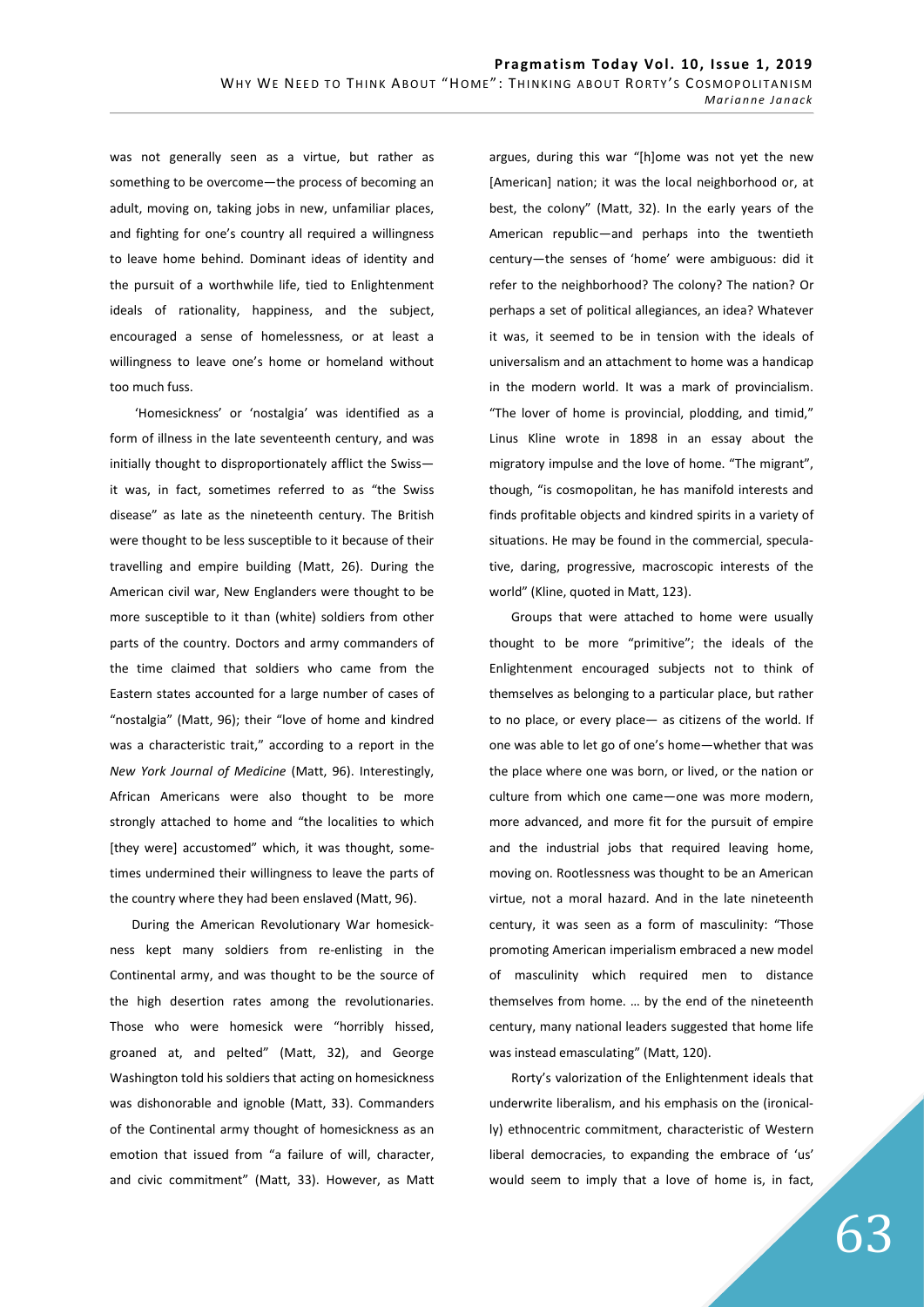something to overcome. But this sits oddly next to the fact that that Enlightenment urge is grounded in a form of "love of home" in the form of a commitment to an ideal we inherit as part of the Western intellectual tradition. The atavistic urges captured in American (and European) discourses of "protecting the homeland" would seem to be a form of the return of the repressed, or at least a rejection of Enlightenment and liberal cosmopolitanism. If that is the right diagnosis, then what we need now is more Rorty—we need to be reminded that part of our inheritance as Western intellectuals is a willingness to not attach too much importance to our homes, to our homelands—that the march of universalism can only continue if we accept the assumption that such partiality is to be overcome, not embraced.

But part of what we see in Matt's book is that the distrust of an attachment to home—the pathologization of such attachment as an ailment, a mark of primitiveness, and, eventually, as a form of nostalgia—arises in concert with particular ideas of masculinity and in response to the demands of imperialism and capitalist industrialism. We should be suspicious, Matt implies, of the celebration of such rootlessness and restlessness.

The centrality of 'home' in the human imagination is a central element in Gaston Bachelard's book The Poetics of Space as well, and in that book Bachelard emphasizes the extent to which a feeling of safety, of being nurtured and cared for is connected to an imaginative poetics of the space of home. Logic can only take us so far, Bachelard implies; the understanding of how we inhabit space cannot be reduced to our relationship to geometry, or our relationship to objects. As a result, The Poetics of Space includes more references to poets and novelists than it does to philosophers, references that are reinforced by the imagistic and psychoanalytic prose that Bachelard uses. Because we are embodied beings, home is not merely a Cartesian space for us, but is rather a place we inhabit, and that we invest with significance.

John Allen, in his book Home: How Habitat Made Us Human (2015) connects human homes to our primate relatives. Like Bachelard, he sees the connection between nests and human homes, but says that primates are not natural builders. No primate other than humans builds houses for shelter. However, he argues that "the origin of home as a feeling or mental space likely emerges from some aspects of our primate ancestry"(60). The urge to find a safe space to sleep, and that can serve as a nursery, is, Allen argues, part of our inheritance as primates whose children have relatively long periods of dependence. Homes are essential to what we are.

This might all be well and good, we might think, but part of what it is to be human is to not be tied to our animalistic origins—we can decide to transcend these, and in fact we do all the time, as we pick up and move to new houses, or new cities, or even half way across the globe. Even if it is true that we have some primitive instincts that make homes important to us, we don't need to succumb to that. In fact, in The Second Sex, Simone de Beauvoir remarks on how women's attachment to home-making—to making a home or nest for her family—keeps women from spending time and energy in other ways, and often makes of them houseproud shrews. The comforts of home are the comforts of immanence, of staying put, of staying still. Transcendence is where the action is. Literally.

But as one thinks about the refugee crisis that is playing out on borders all over the world, the signifycance and pull of the idea of home seems to be an overlooked factor that could change our sense of what is at stake, and why this issue is getting the kind of political attention that it is. When we look at the idea of 'home' and a 'homeland,' we see the ways in which outsiders are not just created as such but also the ways in which their migrations are treated as invasions—migrants are seen as invading our home, which has been extended now from the house and neighborhood to the nation state. And yet, this extension seems strained. As the experience of the Revolutionary War showed, it is one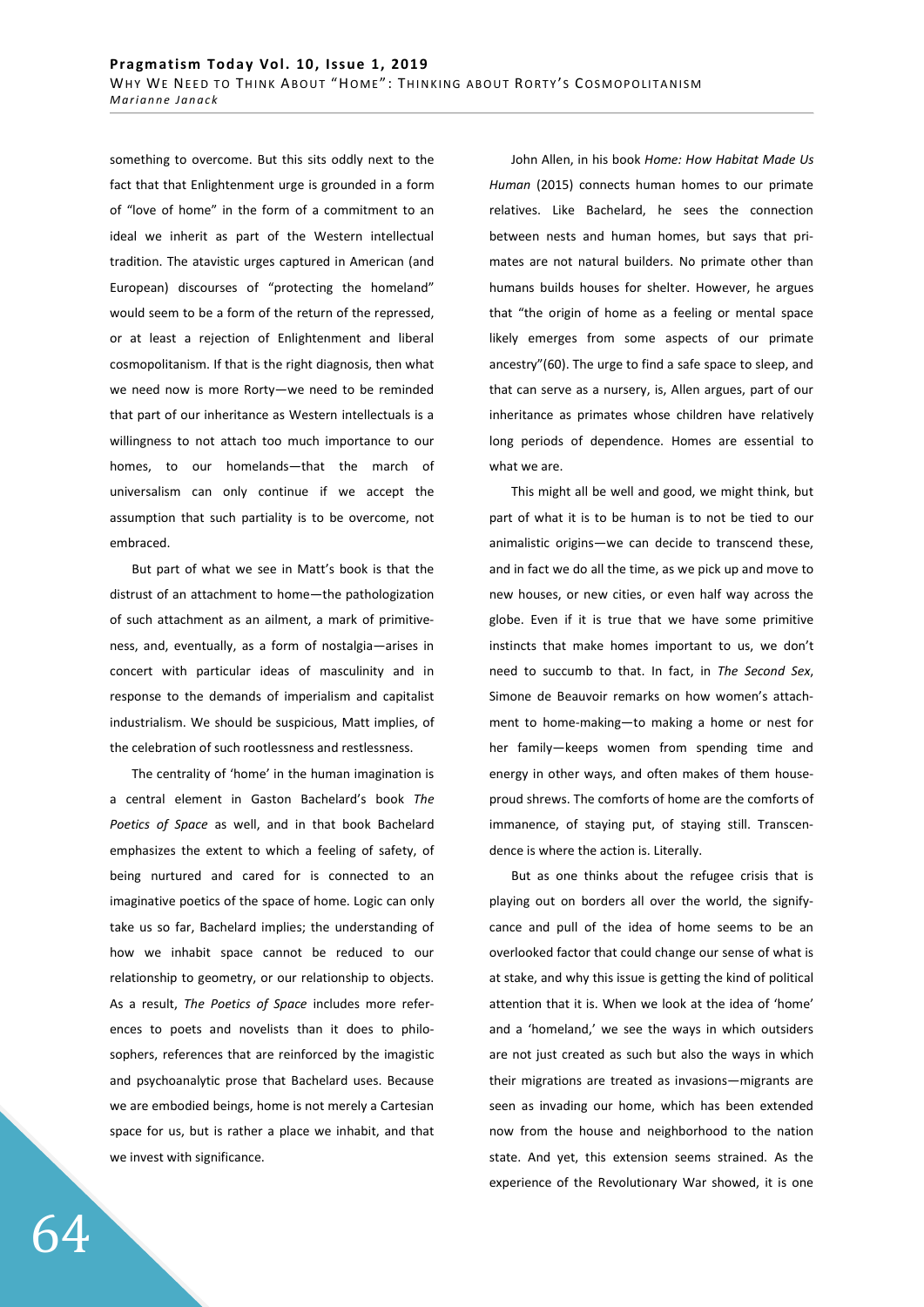thing to be attached to a particular place where one may have grown up, or spent much of one's time. It's quite another for a Minnesotan to think of Texas as home, and migrants seeking to move there as invading his home especially (as is often the case) when the Minnesotan has never set foot anywhere near the Mexico-Texas border. I, for one, am always amazed when I travel to Florida from my home in upstate New York. I realize, once I get there, that this is part of the United States of America, and the people who live there are Americans, as I am. And yet the place is so foreign to me: the grass is different; the plants seem to threaten death; many of the trees are trees that I've never seen growing in the Northeast US. And yet, this foreign land is Florida, and it is American Homeland. And so by extension, it is my home too.

But this is so odd, if one thinks about it for a while. And it's difficult to see the operations of the concept of "home" behind this "homeland" phenomenon. But the ways in which the USA has become the proper referent of 'home' in the early twenty-first century is an important but relatively untold story, and it drives much of the discussion of migration and security that have dominated migration policy in the US and in Europe. It is possible that we have come to think of the operations of the idea of 'home' in these discourses as reflections primarily of the function of a form of ethnocentrism—a form of home love that Rorty would seem to think is both acceptable and, possibly, desirable. It does, in fact, allow me to see my lot as connected to Floridians and Minnesotans, though I may find those territories foreign.

And yet the Enlightenment ideal of "extending the embrace of 'us'" would seem to be dead in this historical moment. This ideal has come to be replaced by "the homeland" or a nation state, which has itself taken the place of the local patch of space we think of as home. Localities become merged into one great nation state, distinguished from other nation states even if the particular geography and topography differs little from that which is found in a nearby nation state—I think, for instance, of how much my home here in upstate New

York looks like southern Ontario, which is just a short drive from here, and looks much more like my home than does Florida. From this perspective, the idea of home might seem to be as pernicious as Enlightenment rationality thought it was, as it allows for the fetishizing of a Homeland That We Must Secure.

And yet, the plight of refugees can really only be appropriately registered if one thinks about the pull of home, and the ways in which leaving home is so difficult. If it is the attachment to a safe place to nurture one's children that marks our primate interest in creating homes, then the abandonment of a loved home—a house, perhaps, or a village or a countryside—must take place against a background of overwhelming threat and extreme loss. We fail to appreciate the dire aspects of refugee existence if we fail to appreciate the difficulty of leaving home—not a country, but a house, a village, a beloved—or at least familiar—place.

Newspaper reports say that refugees are fleeing poverty and "gang violence" and sometimes cite, in passing, the fact that Honduras has the highest homicide rate in the Western hemisphere. Refugees say that sometimes one must make sacrifices for one's children, and from a distance it seems that this is just another instance of people moving on for new opportunities, to countries where economic opportunities are better. But such a story—told not just by supporters of immigration but also by opponents—is a retelling of the old refugee stories, in which the Irish came to American shores in search of better lives; or Germans or Chinese came to look for economic opportunity. What those stories gloss over is the real loss, and the ways in which many of those immigrants suffered an illness called 'homesickness'—an illness that was not just a form of sadness to be overcome, but, in some cases actually proved lethal, according to Matt's accounts<sup>2</sup>. That immigrants came to American shores looking for opportunity is no doubt true—but what is missing from these stories are the great sacrifices that immigrants made to come to a

-

 $2$  See, for instance, Matt p. 3-4